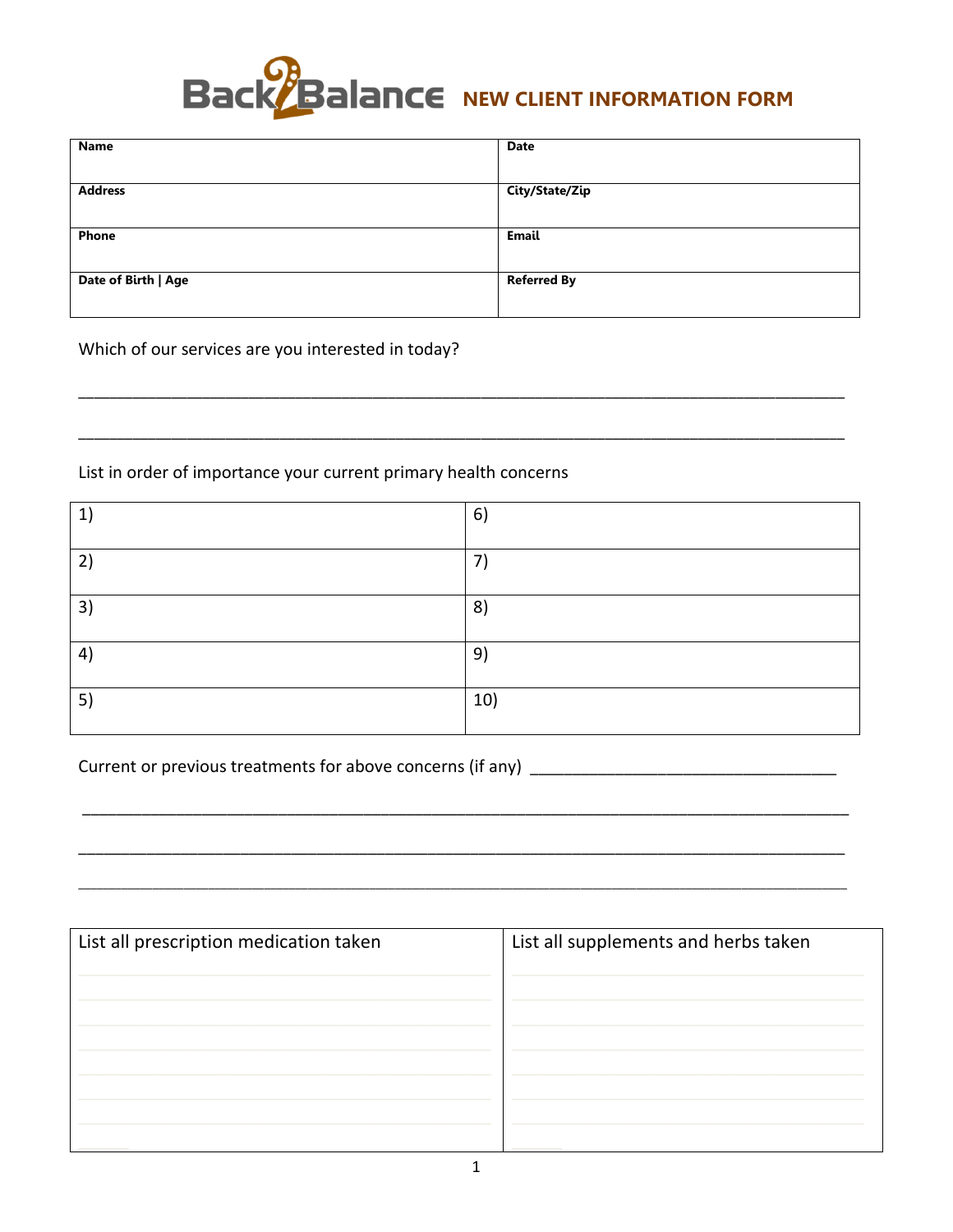|                                                                         |                                               | Current weight: _____________________Current body fat: _______________Target weight: _______________    |  |                            |  |
|-------------------------------------------------------------------------|-----------------------------------------------|---------------------------------------------------------------------------------------------------------|--|----------------------------|--|
| How would you describe your energy level? (10 being the highest) ______ |                                               |                                                                                                         |  |                            |  |
|                                                                         |                                               | How would you describe your stress level? (10 being the highest) ______                                 |  |                            |  |
|                                                                         |                                               | What best describes your quality of sleep?                                                              |  |                            |  |
| Insomnia                                                                |                                               | Takes over 30 minutes to fall asleep                                                                    |  | Sound sleeper              |  |
|                                                                         |                                               | Fall asleep fast/wake up several times throughout                                                       |  | Average/waken occasionally |  |
| the night                                                               |                                               | <u> 1980 - Johann Barbara, martin amerikan personal (</u>                                               |  | but go right back to sleep |  |
|                                                                         | How many hours of sleep per night do you get? |                                                                                                         |  |                            |  |
|                                                                         |                                               | Have you ever been tested for food sensitivities? ___________ How long ago? ________                    |  |                            |  |
|                                                                         |                                               | If so, what foods are/were you sensitive to?                                                            |  |                            |  |
|                                                                         |                                               |                                                                                                         |  |                            |  |
| <b>Dental Health:</b>                                                   |                                               |                                                                                                         |  |                            |  |
|                                                                         |                                               | Root canals ________ Filings ________ Extractions ________ Gum disease __________ Cavitations _________ |  |                            |  |
|                                                                         |                                               |                                                                                                         |  |                            |  |
| <b>Exercise:</b>                                                        |                                               |                                                                                                         |  |                            |  |
|                                                                         |                                               | How many times per week do you exercise? __________ Average Length per session? _______________         |  |                            |  |
|                                                                         |                                               | Types of exercise and number of times per week?                                                         |  |                            |  |
| Walking                                                                 |                                               | Cardio classes                                                                                          |  | Team sports                |  |
| Jogging/walking                                                         |                                               | Rebounding or jumping                                                                                   |  | <b>Biking</b>              |  |
| <b>Tennis</b>                                                           |                                               | Yoga / Pilates / Tai Chi                                                                                |  | Hiking/climbing            |  |
| Dancing                                                                 |                                               | Stretching                                                                                              |  | Other                      |  |

………………………………………………………..………….…………….Notes………………………………..…………………………………………………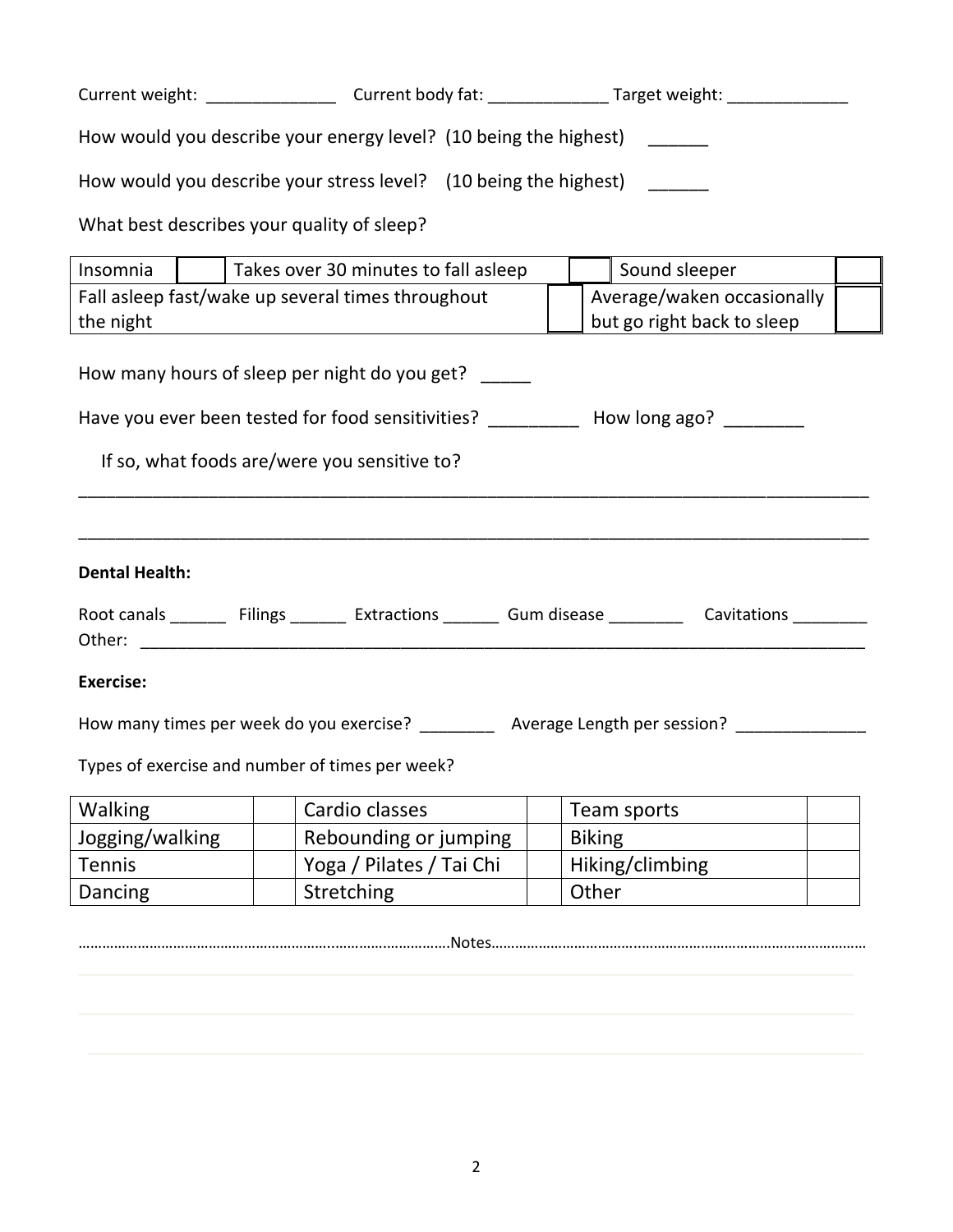

## **Nutritional Intake Form**

List all typical foods and drinks you consume regularly throughout the week:

| <b>BREAKFAST</b>                 | <b>LUNCH</b>                     | <b>DINNER</b>                    | <b>SNACKS</b>             |
|----------------------------------|----------------------------------|----------------------------------|---------------------------|
|                                  |                                  |                                  |                           |
|                                  |                                  |                                  |                           |
|                                  |                                  |                                  |                           |
|                                  |                                  |                                  |                           |
|                                  |                                  |                                  |                           |
|                                  |                                  |                                  |                           |
|                                  |                                  |                                  |                           |
|                                  |                                  |                                  |                           |
|                                  |                                  |                                  |                           |
|                                  |                                  |                                  |                           |
|                                  |                                  |                                  |                           |
|                                  |                                  |                                  |                           |
|                                  |                                  |                                  |                           |
|                                  |                                  |                                  |                           |
|                                  |                                  |                                  |                           |
|                                  |                                  |                                  |                           |
| <b>BEVERAGES (INCLUDE WATER)</b> | <b>BEVERAGES (INCLUDE WATER)</b> | <b>BEVERAGES (INCLUDE WATER)</b> | <b>BEVERAGES (INCLUDE</b> |
| i.e. Coffee x 3 cups             |                                  |                                  | WATER)                    |
|                                  |                                  |                                  |                           |
|                                  |                                  |                                  |                           |
|                                  |                                  |                                  |                           |
|                                  |                                  |                                  |                           |
|                                  |                                  |                                  |                           |
|                                  |                                  |                                  |                           |
|                                  |                                  |                                  |                           |
|                                  |                                  |                                  |                           |
|                                  |                                  |                                  |                           |

| Do you smoke cigarettes?                           | If so, no. per day: |  |
|----------------------------------------------------|---------------------|--|
| Do you eat fast foods?                             | If so, no. per day: |  |
| Do you eat out at restaurants?                     | If so, no. per day: |  |
| Do you eat processed foods (from a can, box, bag)? | If so, no. per day: |  |
| Do you drink alcohol?                              | If so, no. per day: |  |
| Do you eat organic food?                           |                     |  |
| Are you willing to change your diet, if needed?    |                     |  |